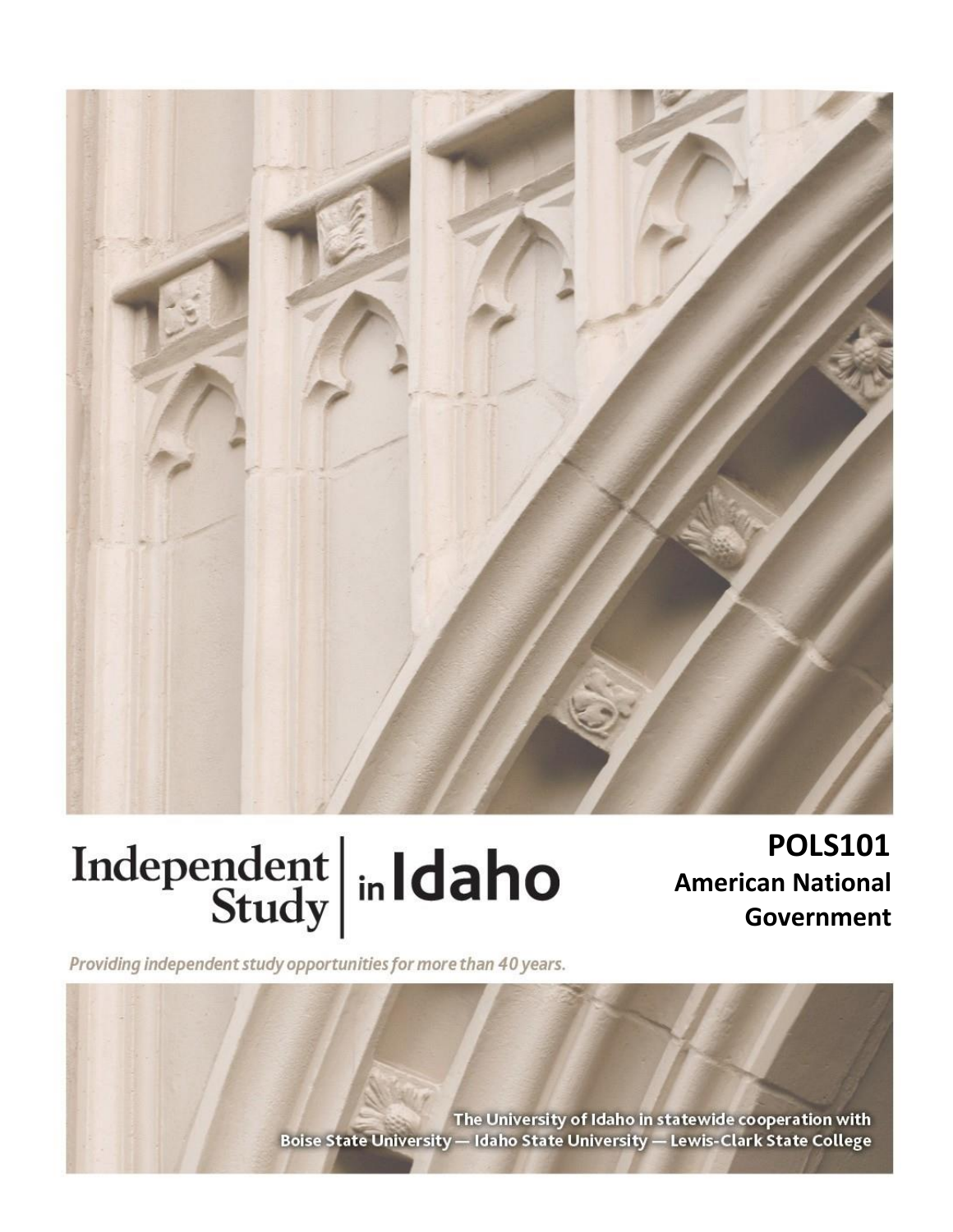

Independent  $\left|\right|$  in Idaho

*Self-paced study. Anytime. Anywhere!*

# **Political Science 101 American National Government**

University of Idaho 3 Semester-Hour Credits

**Prepared by:** Shawn Moore, M.P.A. Instructor University of Idaho

RV: 10/2016 4-PolS 101 Copyright Independent Study in Idaho/Idaho State Board of Education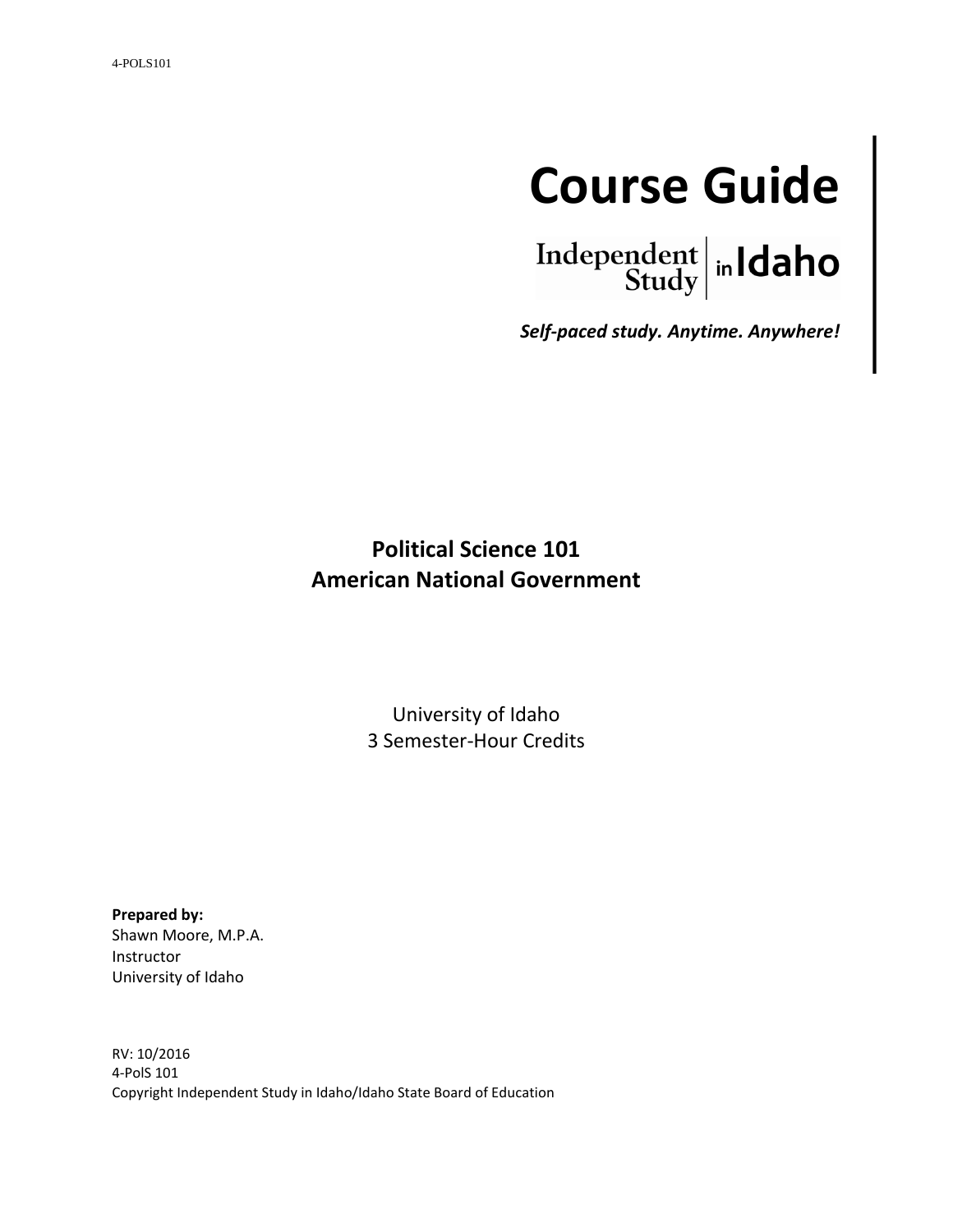# **Table of Contents**

## An Overview of lessons

#### I. Political Foundations in the United States

Exam 1 Information: Covers Lessons 1-4

#### II. Participating, Managing, and Leading

| Lesson 5: How Public Opinion is Formed, Measured and an Examination of Political Participation  15 |  |
|----------------------------------------------------------------------------------------------------|--|
|                                                                                                    |  |
|                                                                                                    |  |
|                                                                                                    |  |

#### Exam 2 Information: Covers Lessons 5-8

|--|--|--|

#### III. Inside Public Administration

#### Final Exam Information: Covers Lessons 10-13

|--|--|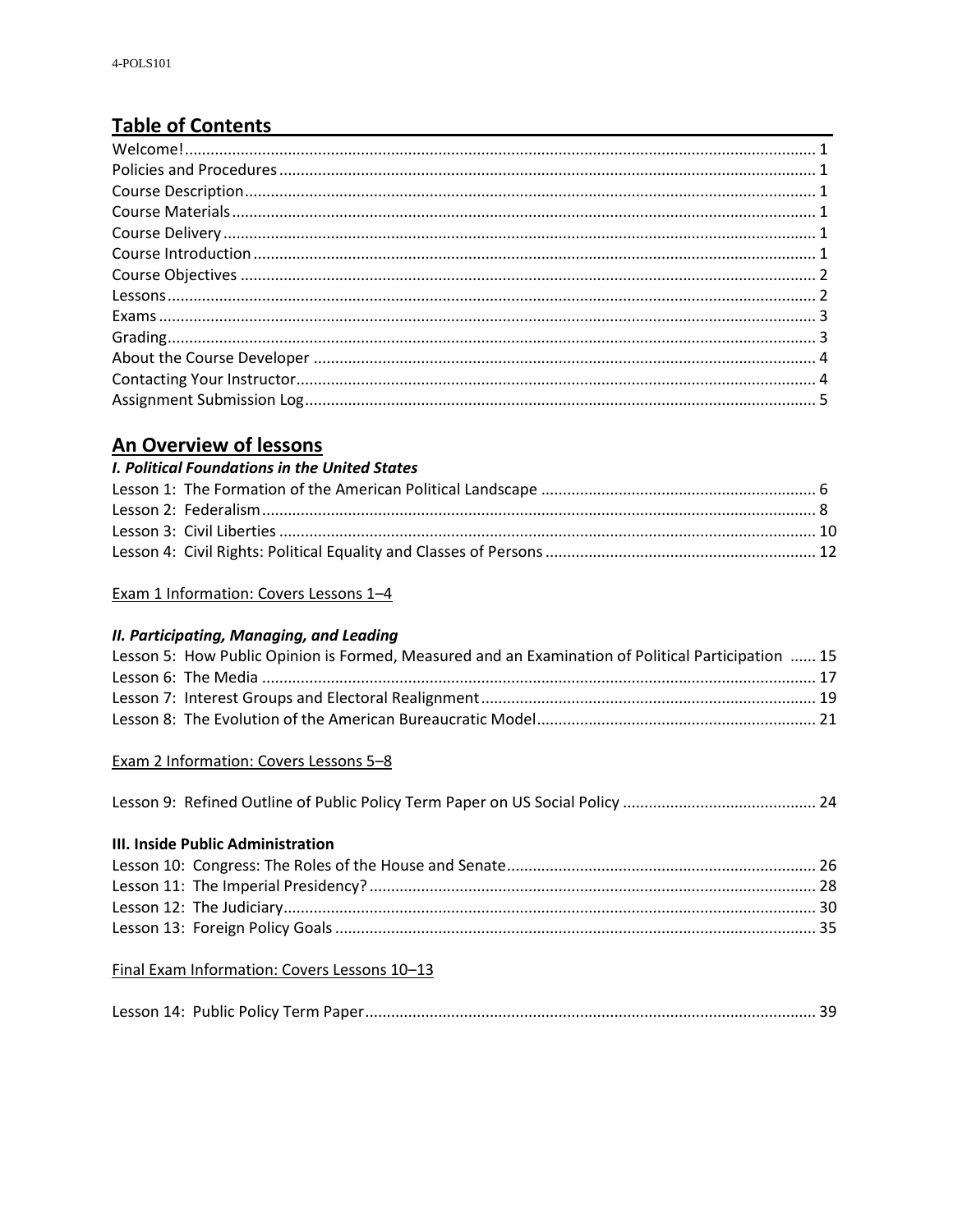# **POLS 101: Introduction to Political Science and American Government 3 Semester-Hour Credits: U of I**

#### $We$ come!

Whether you are a new or returning student, welcome to the Independent Study in Idaho (ISI) program. Below, you will find information pertinent to your course, including the course description, course materials, course objectives, and information about assignments, exams, and grading. If you have any questions or concerns, please contact the ISI office for clarification before beginning your course.

#### **Policies and Procedures \_\_\_\_\_\_\_\_\_\_\_\_\_\_\_\_\_\_\_\_\_\_\_\_\_\_\_\_\_\_\_\_\_\_\_\_\_\_\_\_\_\_\_\_\_\_**

Refer to the ISI website at **www.o daho.edu/isi** and select *Students* for the most current policies and procedures, including information on setting up accounts, student confidentiality, exams, proctors, transcripts, course exchanges, refunds, academic integrity, library resources, and disability support, and other services.

#### **Course Description \_\_\_\_\_\_\_\_\_\_\_\_\_\_\_\_\_\_\_\_\_\_\_\_\_\_\_\_\_\_\_\_\_\_\_\_\_\_\_\_\_\_\_\_\_\_\_\_\_\_**

Introduction to the study of politics focusing on basic concepts, processes, and institutions; emphasis on government and politics of the U.S. examined in comparative perspective; probable topics include nature of constitutional democracy, ideology, parties and elections, and formation of public policy. U of I students: general education credit Social Science, American Diversity.

14 graded assignments, 14 non-graded self-study assignments, 3 proctored exams.

**Students may submit up to 3 assignments at a time/6 per week. Before taking exams, students MUST wait for grades and feedback on assignments, which may take up to three weeks after date of receipt by the instructor.**

ALL assignments and exams must be submitted to receive a final grade for the course.

#### **Course Materials \_\_\_\_\_\_\_\_\_\_\_\_\_\_\_\_\_\_\_\_\_\_\_\_\_\_\_\_\_\_\_\_\_\_\_\_\_\_\_\_\_\_\_\_\_\_\_\_\_\_\_\_**

#### **Required Course Materials**

• Marone, James A. and Rogan Kersh. "By the People; Debating American Government." 2ND ed. New York; Oxford University Press. ISBN: 978-0-19-021673-3 If purchasing textbooks from another source, refer to the ISBN(s) for the textbook(s) listed for this course to ensure that you obtain the correct edition(s).

#### **Course Delivery \_\_\_\_\_\_\_\_\_\_\_\_\_\_\_\_\_\_\_\_\_\_\_\_\_\_\_\_\_\_\_\_\_\_\_\_\_\_\_\_\_\_\_\_\_\_\_\_\_\_\_\_\_**

All ISI courses are delivered through Canvas, an online management system that hosts the course lessons and assignments and other items that are essential to the course. Upon registration, the student will receive a *Registration Confirmation Email* with information on how to access ISI courses online.

Coutse lat to duction 01 is the "Introduction to the study of politics focusing on basic concepts, processes, and institutions; emphasis on government and politics of the U.S. examined in comparative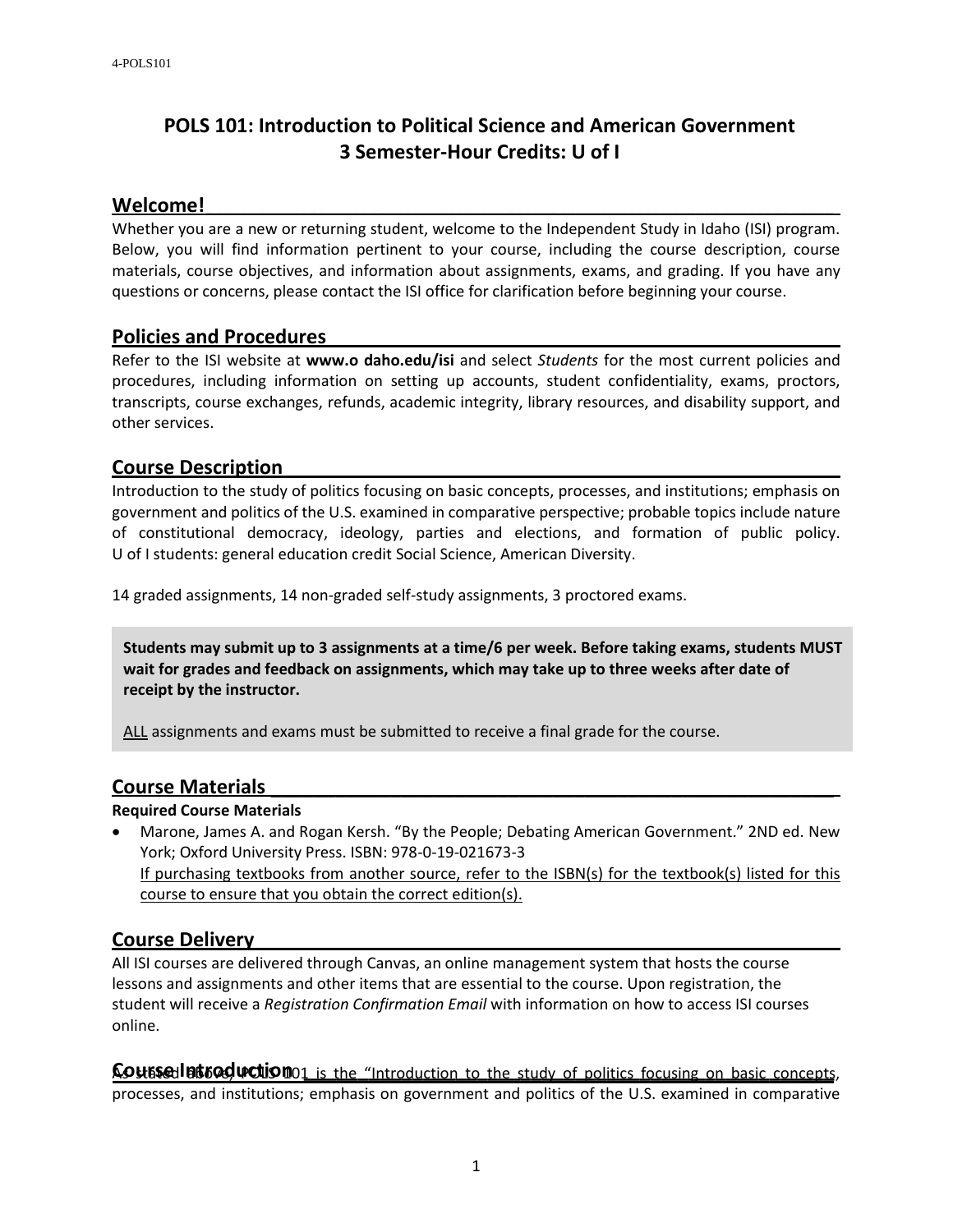perspective; probable topics include nature of constitutional democracy, ideology, parties and elections, and formation of public policy."

In summary, the American political process is often over-simplified in the modern 24/7 news cycle. The reason for this is simply to promote the agenda of corporate ownership, whether it is CNN, MSNBC, FOX, etc. American politics is, however, anything but simple. The American political landscape is composed of institutional, non-governmental, and individual actors. For this reason, this course will concentrate primarily on the main constitutional actors: the legislative, executive, and judicial actors and how these actors are relevant to society and, most importantly, to you the voter, i.e., the "Iron Triangle of U.S. intergovernmental relations. The two overarching questions that you, as a novice student of politics, should ask throughout this course are these: how can I affect the political process at Federal, state, or local levels, and what effect does my participation have on me?

#### **Course Objectives \_\_\_\_\_\_\_\_\_\_\_\_\_\_\_\_\_\_\_\_\_\_\_\_\_\_\_\_\_\_\_\_\_\_\_\_\_\_\_\_\_\_\_\_\_\_\_\_\_\_\_**

For political science majors/minors, this course is meant as an initial stepping stone in your political science studies. By the end of this semester, you should have the ability to correctly express yourselves, in writing, as to your political views and affiliations. You will be able to write a sufficient essay that covers the governmental branches, their exact functions, the electoral process, and reasonably comprehend and excel in upper-level political science coursework.

For future education studies majors, this course is meant to give you a basic grounding in the American political process and its actors: how it works, actor function in government; the Lasswellian concept of "when, where, and how much," societal control/reciprocity that the individual in society is "due."

General Studies majors and other disciplines - this course will fulfill coursework requirements and enhance your knowledge of the American political process and your rights/obligations within that process.

#### **Lessons**

#### **Overview**

Each lesson includes lesson objectives, an introductory lecture, and a reading and writing assignment. The written assignments consist of term descriptions (three complete sentences each) and essays. All answers to essays are to be written in essay form using complete sentences. Students should write in their own words when referencing authorities and all quotations must include complete citations of the work from which they are taken. *Do not copy from the textbook or any other book.*

#### **Study Hints:**

- Keep a copy of every assignment submitted.
- Complete all reading assignments.
- Set a schedule allowing for course completion one month before your personal deadline. An *Assignment Submission Log* is provided for this purpose.
- Web pages and URL links on the World Wide Web are continuously changing. Contact your instructor if you find a broken Web page or URL.

Refer to the *Course Rules* in Canvas for further details on assignment requirements and submission.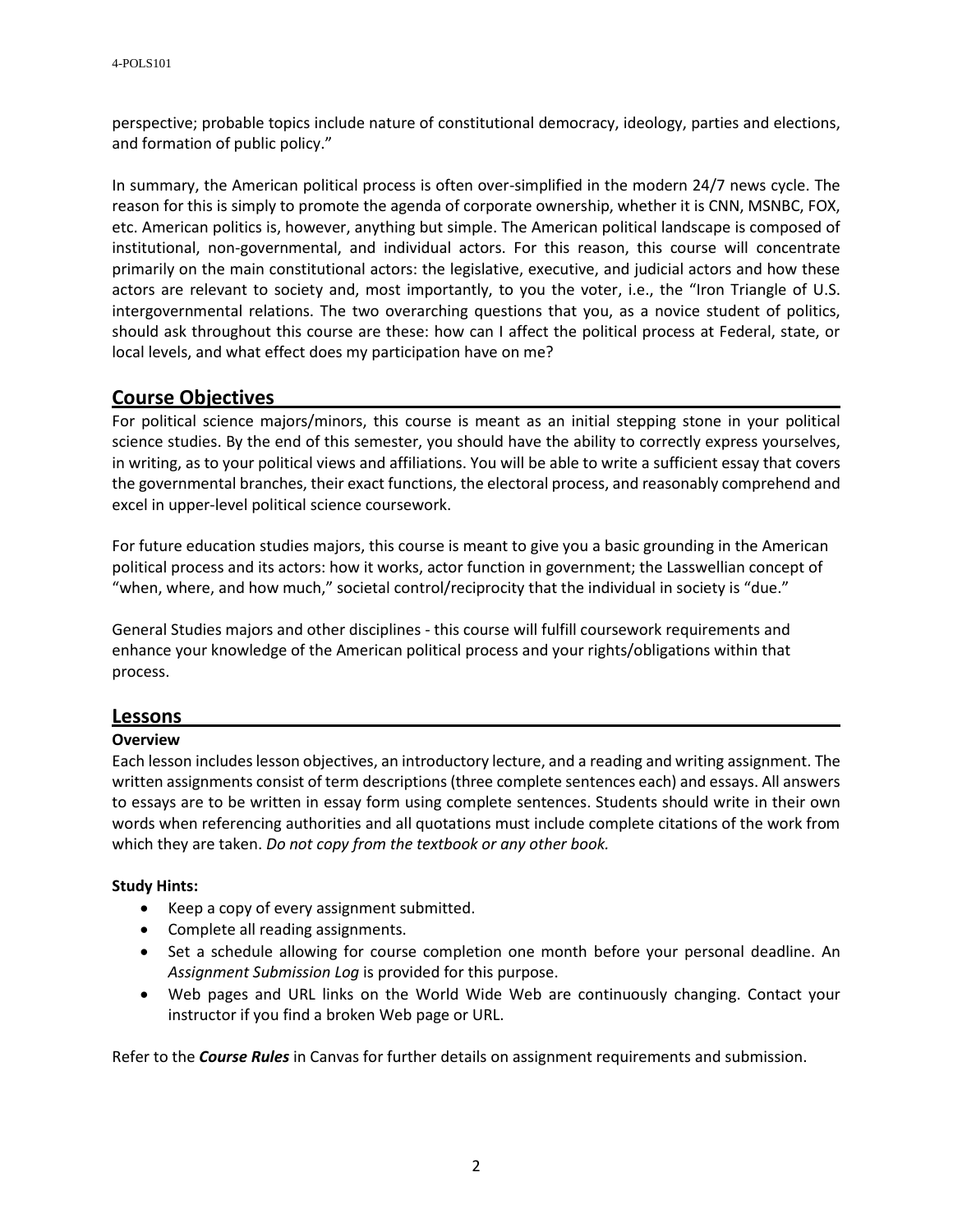#### **Exams \_\_\_\_\_\_\_\_\_\_\_\_\_\_\_\_\_\_\_\_\_\_\_\_\_\_\_\_\_\_\_\_\_\_\_\_\_\_\_\_\_\_\_\_\_\_\_\_\_\_\_\_\_\_\_\_\_\_\_\_\_**

- You must wait for grades and comments on assignments before taking initial and subsequent exams.
- For your instructor's exam guidelines, refer to the *Course Rules* in Canvas.

Refer to *Grading* for specific information on assignment/exam points and percentages.

### **Grading \_\_\_\_\_\_\_\_\_\_\_\_\_\_\_\_\_\_\_\_\_\_\_\_\_\_\_\_\_\_\_\_\_\_\_\_\_\_\_\_\_\_\_\_\_\_\_\_\_\_\_\_\_\_\_\_\_\_\_\_**

The course grade is based on the following considerations: the written lesson assignments are worth 20 possible points. The key term questions are worth 1 point each, and the two or three essay questions are worth 5 to 7 points each (unless noted otherwise).

The grading scale is as follows:

A = 90% and above, B = 80% – 89%, C = 70% –79%, D = 61% – 69%, F = 60% and below.

| Assignment    | Points | Percentage |
|---------------|--------|------------|
| Assignment 1  | 20     | 7.14%      |
| Assignment 2  | 20     | 7.14%      |
| Assignment 3  | 20     | 7.14%      |
| Assignment 4  | 20     | 7.14%      |
| Assignment 5  | 20     | 7.14%      |
| Assignment 6  | 20     | 7.14%      |
| Assignment 7  | 20     | 7.14%      |
| Assignment 8  | 20     | 7.14%      |
| Assignment 9  | 20     | 7.14%      |
| Assignment 10 | 20     | 7.14%      |
| Assignment 11 | 20     | 7.14%      |
| Assignment 12 | 20     | 7.14%      |
| Assignment 13 | 20     | 7.14%      |
| Assignment 14 | 20     | 7.14%      |
| Total         | 280    | 100%       |
|               |        |            |

| Exam   | <b>Points</b> | Percentage |
|--------|---------------|------------|
| Exam 1 | 90            | 33.33%     |
| Exam 2 | ۹0            | 33.33%     |
| Exam 3 | 90            | 33.33%     |
| Total  | 270           | 100%       |

#### **Self-Study Assignments**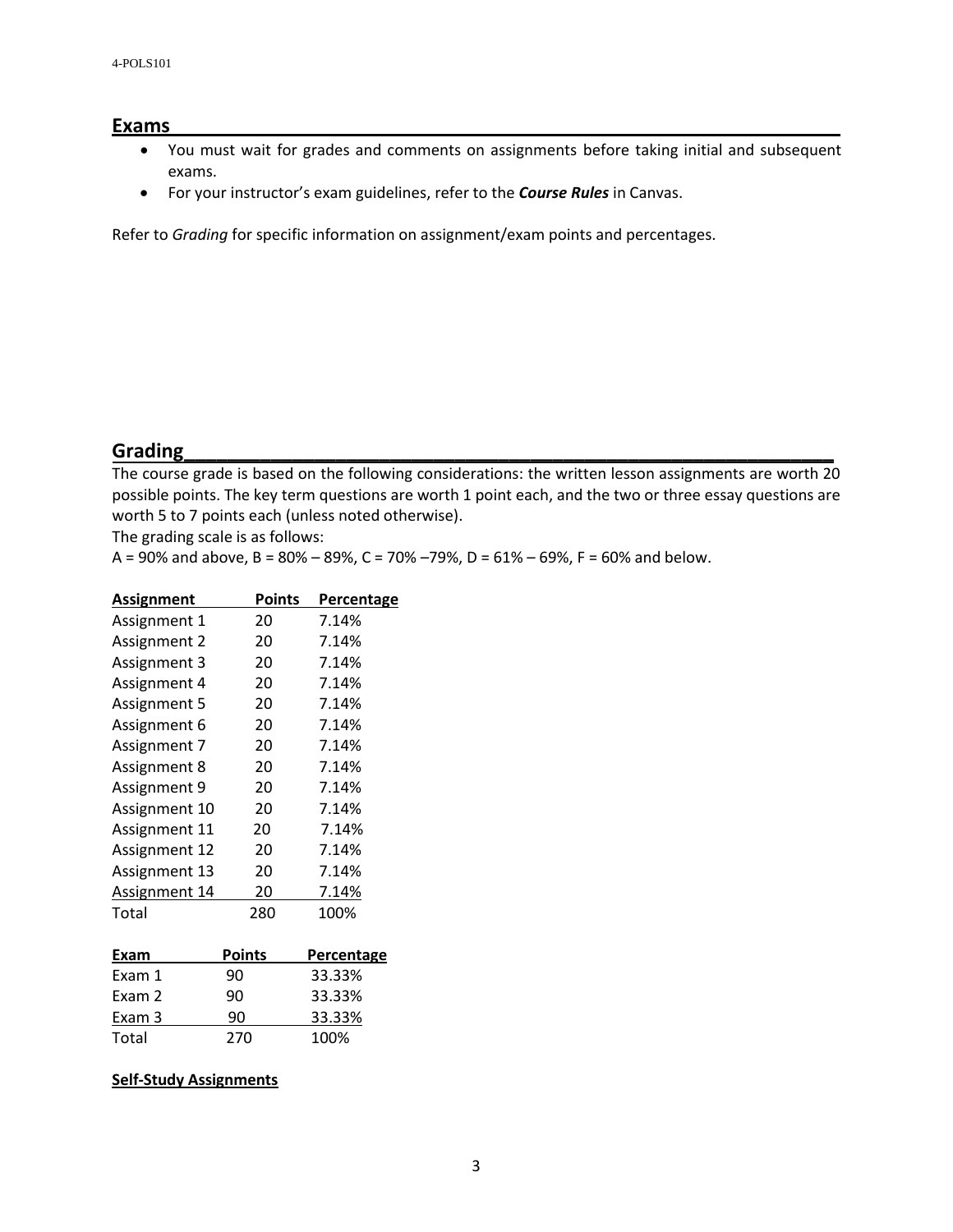The final course grade is issued after all assignments and exams have been graded. Your self-study assignments can help in raising your course grade. While self-study assignments are not graded, consider them as an extra credit assignment. Even a few paragraphs of comment you have on the self-study questions, inserted into your study lessons as notes, should improve lesson and exam performance, ergo grade average.

Your lesson's essay sections will always contain two questions. The self-study questions can help connect the information treated in the chapter. Please set aside a bit of time each day to just ponder the self-study assignment.

#### **Acts of Academic Dishonesty**

**Acts of academic dishonesty include cheating or plagiarism, are considered a very serious transgression that may result in a grade of F for the course.** Because of the nature of Independent Study instruction, the main academic honesty issue is not cheating but plagiarism. At the introductory course level, it is understandable that students should grow in the discipline during the course; growth often includes mistakes. To avoid plagiarism issues, please understand how to cite the written word correctly as expressed in books, newspapers, the internet, journals, personal interviews, reference works, legal documents, etc. While blatant plagiarism will not be tolerated, obvious "soft" issues such as punctuation, integration of quotes/author intent, and citation style requirements will be addressed more informally.

#### **About the Course Developer \_\_\_\_\_\_\_\_\_\_\_\_\_\_\_\_\_\_\_\_\_\_\_\_\_\_\_\_\_\_\_\_\_\_\_\_\_\_\_\_\_\_**

Your course developer has had the sincere pleasure of instructing this course for ISI since 2009. In this class, you will be learning about the US government's formation and function; in your assignments, you will be sharing what you have learned through term definition and essays.

My pedagogical view is that this sharing continues with your instructor guiding you through work product formulation and sharing knowledge regarding American governance. Each lesson will serve as a building block towards that section's exams. Your final exam is not cumulative.

#### **Contacting Your Instructor \_\_\_\_\_\_\_\_\_\_\_\_\_\_\_\_\_\_\_\_\_\_\_\_\_\_\_\_\_\_\_\_\_\_\_\_\_\_\_\_\_\_\_\_**

Instructor contact information is on Canvas under *Course Rules.*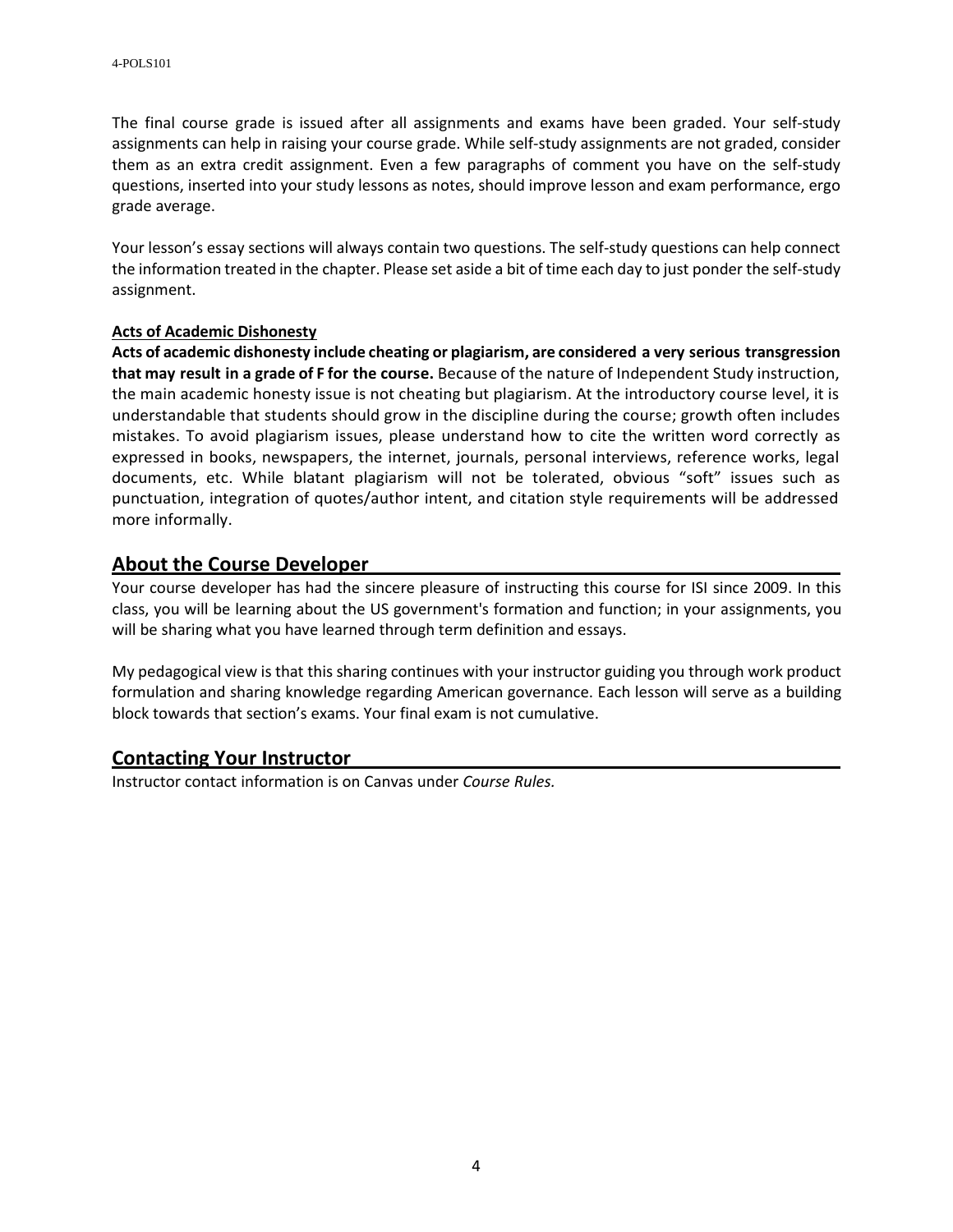| Lesson                     | <b>Chapter</b>                             | <b>Date Submitted</b>     | Grade |
|----------------------------|--------------------------------------------|---------------------------|-------|
| $\mathbf{1}$               | By the People, CH 1 & 2                    |                           |       |
| $\overline{2}$             | By the People, CH 3                        |                           |       |
| 3                          | By the People, CH 4                        |                           |       |
| 4                          | By the People, CH 5                        |                           |       |
| It is time to take Exam 1. |                                            |                           |       |
| 5                          | By the People, CH 6                        |                           |       |
| 6                          | By the People, CH 7                        |                           |       |
| 7                          | By the People, CH 9 & Appendix III         |                           |       |
| 8                          | By the People, CH 12                       |                           |       |
| It is time to take Exam 2. |                                            |                           |       |
| 9                          | Outline of Final Paper (Lesson 14)         |                           |       |
| 10                         | By the People, CH 10                       |                           |       |
| 11                         | By the People, CH 11                       |                           |       |
| 12                         | By the People, CH 13 & "Our<br>Government" |                           |       |
| 13                         | By the People, CH 114                      |                           |       |
| It is time to take Exam 2. |                                            |                           |       |
| 14                         | Final Public Policy Term Paper             |                           |       |
|                            |                                            | <b>Final Course Grade</b> |       |

# **Assignment Submission Log**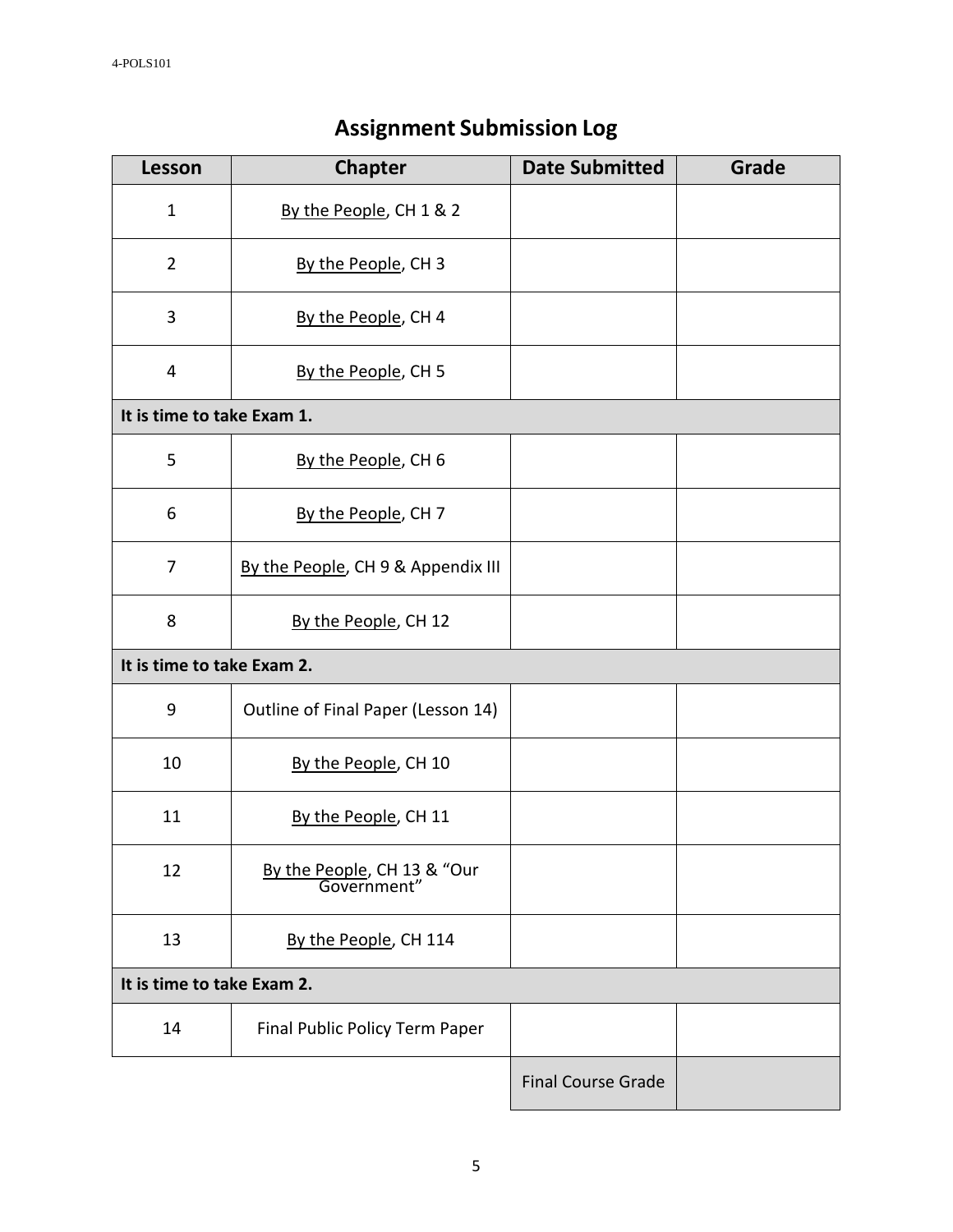# **Lesson 1 The Formation of the American Political Landscape**

#### **Lesson Objectives \_\_\_\_\_\_\_\_\_\_\_\_\_\_\_\_\_\_\_\_\_\_\_\_\_\_\_\_\_\_\_\_\_\_\_\_\_\_\_\_\_\_\_\_\_\_\_\_\_\_\_**

- To understand the beginnings of American style politics.
- To understand the concepts of freedom, liberty, and equality in juxtaposition with the American sociopolitical forces present at the United States of America's founding.
- To understand the influence of institutions on the American political landscape.
- Effectively explain all terms listed in the lesson.

#### **Reading Assignment \_\_\_\_\_\_\_\_\_\_\_\_\_\_\_\_\_\_\_\_\_\_\_\_\_\_\_\_\_\_\_\_\_\_\_\_\_\_\_\_\_\_\_\_\_\_\_\_\_**

By the People, Chapter 1, "Ideas That Shape American Politics," Pgs. 10-31 By the People, Chapter 2, "The Constitution," Pgs. 27-63

#### **Introductory Lecture \_\_\_\_\_\_\_\_\_\_\_\_\_\_\_\_\_\_\_\_\_\_\_\_\_\_\_\_\_\_\_\_\_\_\_\_\_\_\_\_\_\_\_\_\_\_\_\_\_**

- In the initial readings, three sectors of society are listed and explained.
- The main purpose of the readings is to understand the interaction/purpose of these sectors in American life and politics.
- Freedom, rights, and equality of American culture of individuality are the cornerstones of societal structure.

#### **Written Assignment \_\_\_\_\_\_\_\_\_\_\_\_\_\_\_\_\_\_\_\_\_\_\_\_\_\_\_\_\_\_\_\_\_\_\_\_\_\_\_\_\_\_\_\_\_\_\_\_\_**

Before beginning the first written assignment, refer to the *Course Rules* in Canvas for your instructor's assignment requirements. Upload your assignments in MS Word or PDF format directly into Canvas for Grading.

Tips for uploading assignments into Canvas are available at [www.webpages.uidaho.edu/bblearnhelp/student-help/assignments/submit-assignment.html.](http://www.webpages.uidaho.edu/bblearnhelp/student-help/assignments/submit-assignment.html)

**Terms:** (one point each) define ten of the following terms (50% of lesson grade).

| Democracy                 | Economic     |
|---------------------------|--------------|
| Freedom                   | Individuali  |
| New Jersey Plan           | Originalisn  |
| <b>Political Equality</b> | Positive Lik |
| Social Equality           | Virginia Pla |

Equality **Equality Freedom India**<br>**Freedom** Indian Negative Liberty new Jersey Political Culture Political Equality Points an **Equality Virginia Plan Library** 

#### **Essay Questions:**

Each essay question is worth five points, or 50% of the lesson grade. Define any relevant concepts and incorporate specific examples to illustrate the main points. Answer each section of both questions completely, in essay form. Each question will be at least four hundred (400) words in length.

1. Define freedom in terms of negative and positive liberty. List and categorize each of Roosevelt's "four freedoms (positive/negative)." How do positive freedoms affect the idea of freedom from "to" and "from" perspectives with examples?